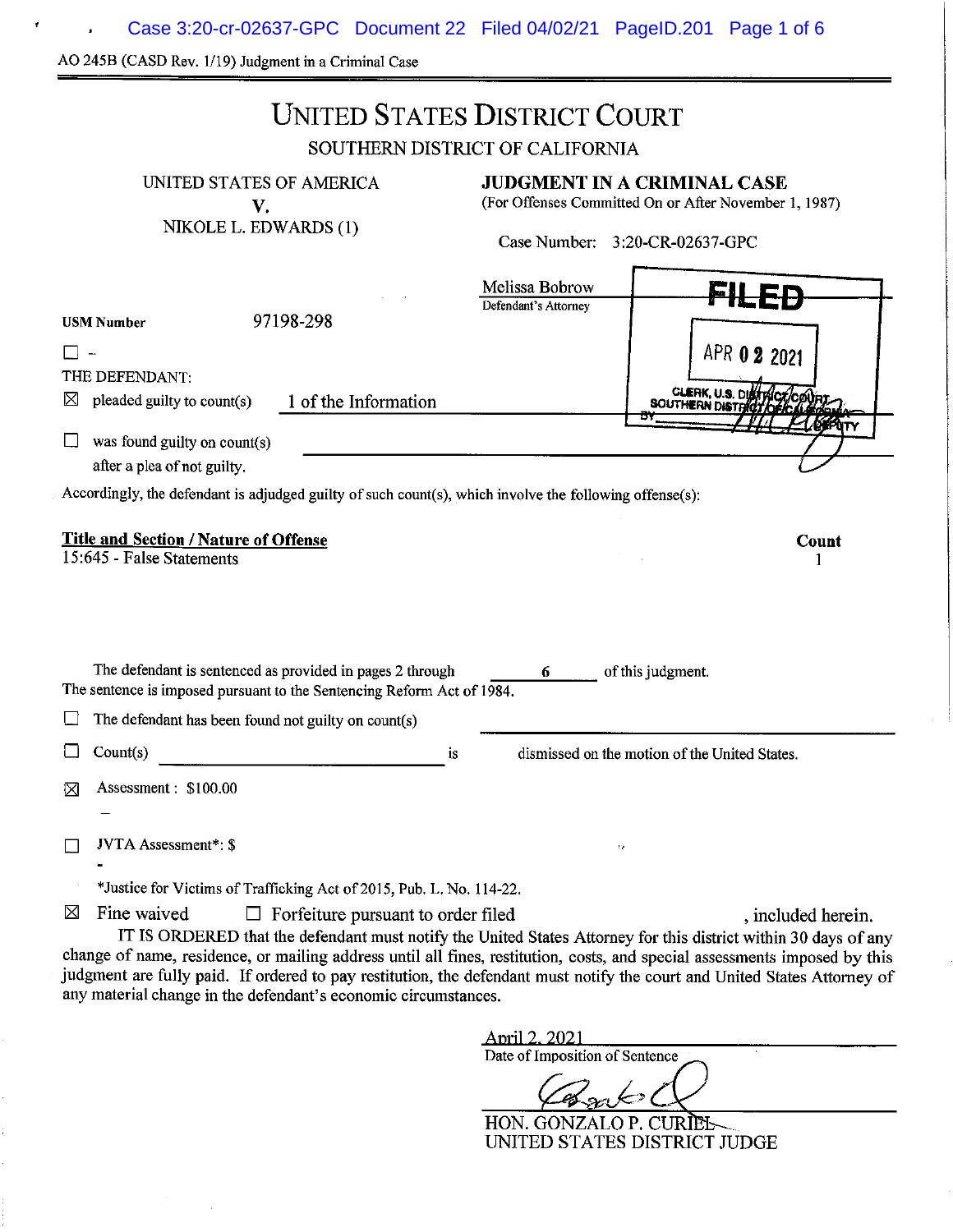AO 245B (CASO Rev. 1/19) Judgment in a Criminal Case

DEFENDANT: NIKOLE L. EDWARDS (1) Judgment - Page **2** of **6**  CASE NUMBER: 3 :20-CR-0263 7-GPC **IMPRISONMENT**  The defendant is hereby committed to the custody of the Federal Bureau of Prisons to be imprisoned for a total term of: One (1) month as to count 1 □ Sentence imposed pursuant to Title 8 USC Section 1326(b).<br>  $□$  The court makes the following recommendations to the Bure The court makes the following recommendations to the Bureau of Prisons: **The Court recommends designation to a facility close to Georgia**   $\Box$  The defendant is remanded to the custody of the United States Marshal.  $\Box$  The defendant must surrender to the United States Marshal for this district: • at \_\_\_\_\_\_\_\_ A.M. on \_\_\_\_\_\_\_\_\_\_\_\_\_\_\_\_\_\_ \_  $\Box$  as notified by the United States Marshal. The defendant must surrender for service of sentence at the institution designated by the Bureau of X Prisons: IZl on or before **JUNE 3, 2021 at 12:00 NOON**   $\boxtimes$  as notified by the United States Marshal.  $\boxtimes$  as notified by the Probation or Pretrial Services Office. **RETURN**  I have executed this judgment as follows: Defendant delivered on **the contract of the contract of the contract of the contract of the contract of the contract of the contract of the contract of the contract of the contract of the contract of the contract of the co** at \_\_\_\_\_\_\_\_\_\_\_\_ , with a certified copy of this judgment. UNITED STATES MARSHAL By DEPUTY UNITED STATES MARSHAL

3:20-CR-02637-GPC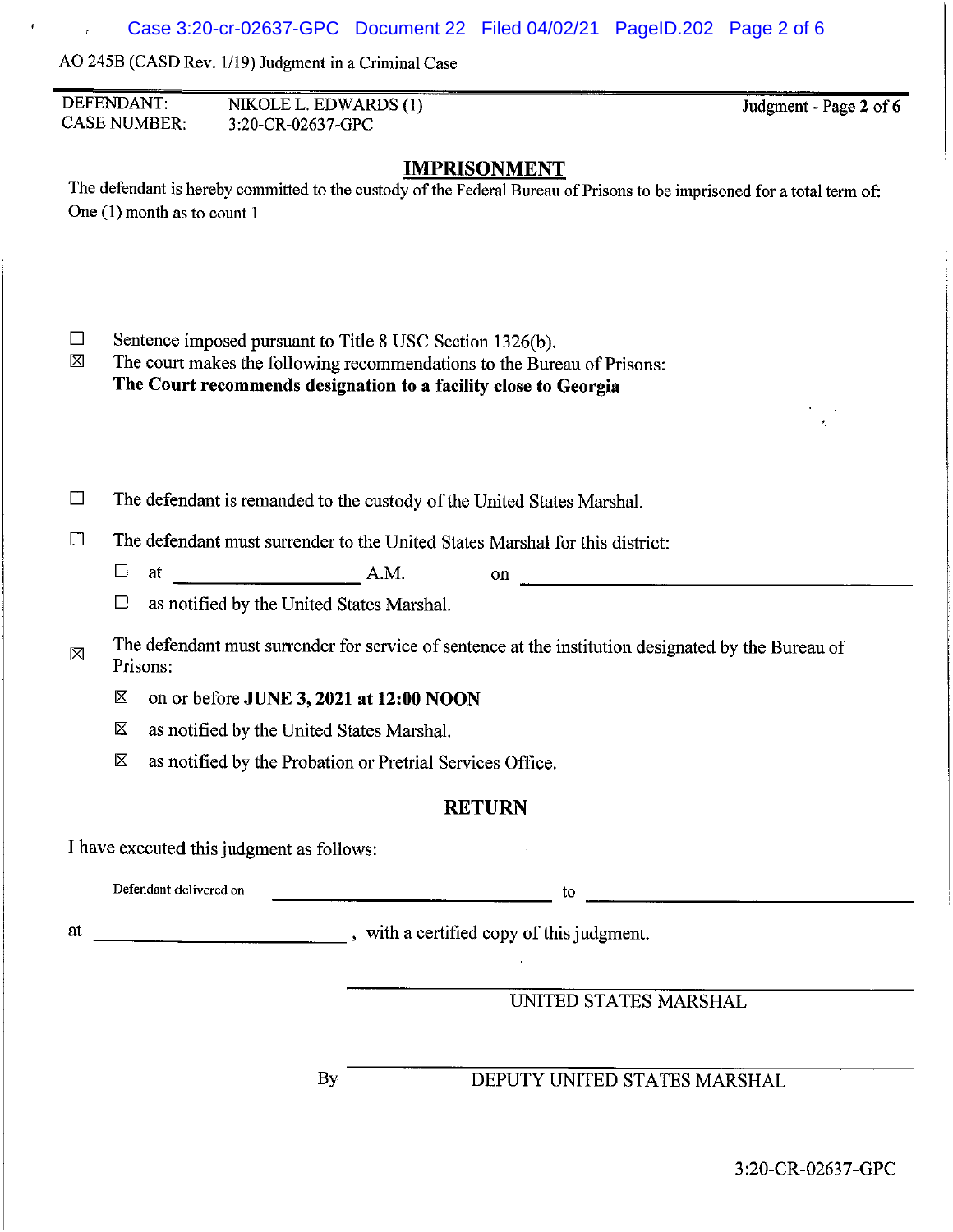AO 245B (CASD Rev. 1/19) Judgment in a Criminal Case

| DEFENDANT:          | NIKOLE L. EDWARDS (1) |
|---------------------|-----------------------|
| <b>CASE NUMBER:</b> | 3:20-CR-02637-GPC     |

Judgment - Page **3** of **6** 

#### **SUPERVISED RELEASE**

Upon release from imprisonment, the defendant will be on supervised release for a term of: One (1) year as to count 1

## **MANDATORY CONDITIONS**

- 1. The defendant must not commit another federal, state or local crime.
- 2. The defendant must not unlawfully possess a controlled substance.
- 3. The defendant must not illegally possess a controlled substance. The defendant must refrain from any unlawful use of a controlled substance. The defendant must submit to one drug test within 15 days of release from imprisonment and at least two periodic drug tests thereafter as determined by the court. Testing requirements will not exceed submission of more than 4 drug tests per month during the term of supervision, unless otherwise ordered by the court.

 $\Box$  The above drug testing condition is suspended, based on the court's determination that the defendant poses a low risk of future substance abuse. ( check if applicable)

- 4.  $\Box$  The defendant must make restitution in accordance with 18 U.S.C. §§ 3663 and 3663A or any other statute authorizing a sentence of restitution. ( check if applicable)
- 5.  $\boxtimes$ The defendant must cooperate in the collection of DNA as directed by the probation officer. (check if applicable)
- 6. The defendant must comply with the requirements of the Sex Offender Registration and Notification Act (34 U.S.C.  $\S$ 20901, et seq.) as directed by the probation officer, the Bureau of Prisons, or any state sex offender registration agency in the location where the defendant resides, works, is a student, or was convicted of a qualifying offense. ( check if applicable)
- 7.  $\Box$ The defendant must participate in an approved program for domestic violence. (check if applicable)

The defendant must comply with the standard conditions that have been adopted by this court as well as with any other conditions on the attached page.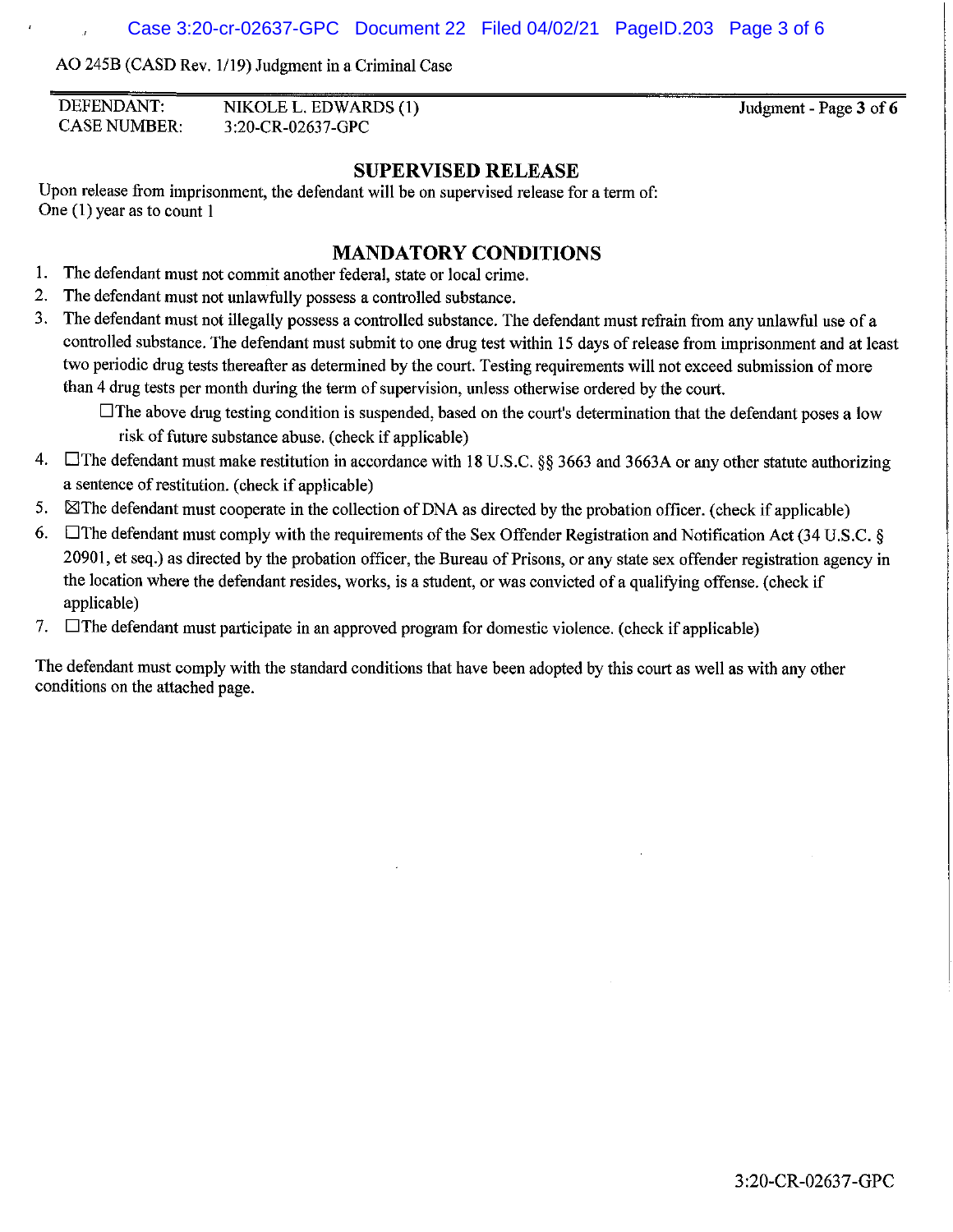AO 245B (CASD Rev. 1/19) Judgment in a Criminal Case

| DEFENDANT:          | NIKOLE L. EDWARDS (1) |
|---------------------|-----------------------|
| <b>CASE NUMBER:</b> | 3:20-CR-02637-GPC     |

Judgment - Page **4** of **6** 

### **STANDARD CONDITIONS OF SUPERVISION**

As part of the defendant's supervised release, the defendant must comply with the following standard conditions of supervision. These conditions are imposed because they establish the basic expectations for the defendant's behavior while on supervision and identify the minimum tools needed by probation officers to keep informed, report to the court about, and bring about improvements in the defendant's conduct and condition.

- I. The defendant must report to the probation office in the federal judicial district where they are authorized to reside within 72 hours of their release from imprisonment, unless the probation officer instructs the defendant to report to a different probation office or within a different time frame.
- 2. After initially reporting to the probation office, the defendant will receive instructions from the court or the probation officer about how and when the defendant must report to the probation officer, and the defendant must report to the probation officer as instructed.
- 3. The defendant must not knowingly leave the federal judicial district where the defendant is authorized to reside without first getting permission from the court or the probation officer.
- 4. The defendant must answer truthfully the questions asked by their probation officer.
- 5. The defendant must live at a place approved by the probation officer. If the defendant plans to change where they live or anything about their living arrangements (such as the people living with the defendant), the defendant must notify the probation officer at least 10 days before the change. If notifying the probation officer in advance is not possible due to unanticipated circumstances, the defendant must notify the probation officer within 72 hours of becoming aware ofa change or expected change.
- 6. The defendant must allow the probation officer to visit them at any time at their home or elsewhere, and the defendant must permit the probation officer to take any items prohibited by the conditions of their supervision that he or she observes in plain **view.**
- 7. The defendant must work full time (at least 30 hours per week) at a lawful type of employment, unless the probation officer excuses the defendant from doing so. If the defendant does not have full-time employment the defendant must try to find fulltime employment, unless the probation officer excuses the defendant from doing so. If the defendant plans to change where the defendant works or anything about their work (such as their position or their job responsibilities), the defendant must notify the probation officer at least IO days before the change. If notifying the probation officer at least IO days in advance is not possible due to unanticipated circumstances, the defendant must notify the probation officer within 72 hours of becoming aware of a change or expected change.
- 8. The defendant must not communicate or interact with someone they know is engaged in criminal activity. If the defendant knows someone has been convicted ofa felony, they must not knowingly communicate or interact with that person without first getting the permission of the probation officer.
- 9. If the defendant is arrested or questioned by a law enforcement officer, the defendant must notify the probation officer within 72 hours.
- 10. The defendant must not own, possess, or have access to a firearm, ammunition, destructive device, or dangerous weapon (i.e., anything that was designed, or was modified for, the specific purpose of causing bodily injury or death to another person such as nunchakus or tasers).
- 11. The defendant must not act or make any agreement with a law enforcement agency to act as a confidential human source or informant without first getting the permission of the court.
- 12. If the probation officer determines the defendant poses a risk to another person (including an organization), the probation officer may require the defendant to notify the person about the risk and the defendant must comply with that instruction. The probation officer may contact the person and confirm that the defendant notified the person about the risk.
- 13. The defendant must follow the instructions of the probation officer related to the conditions of supervision.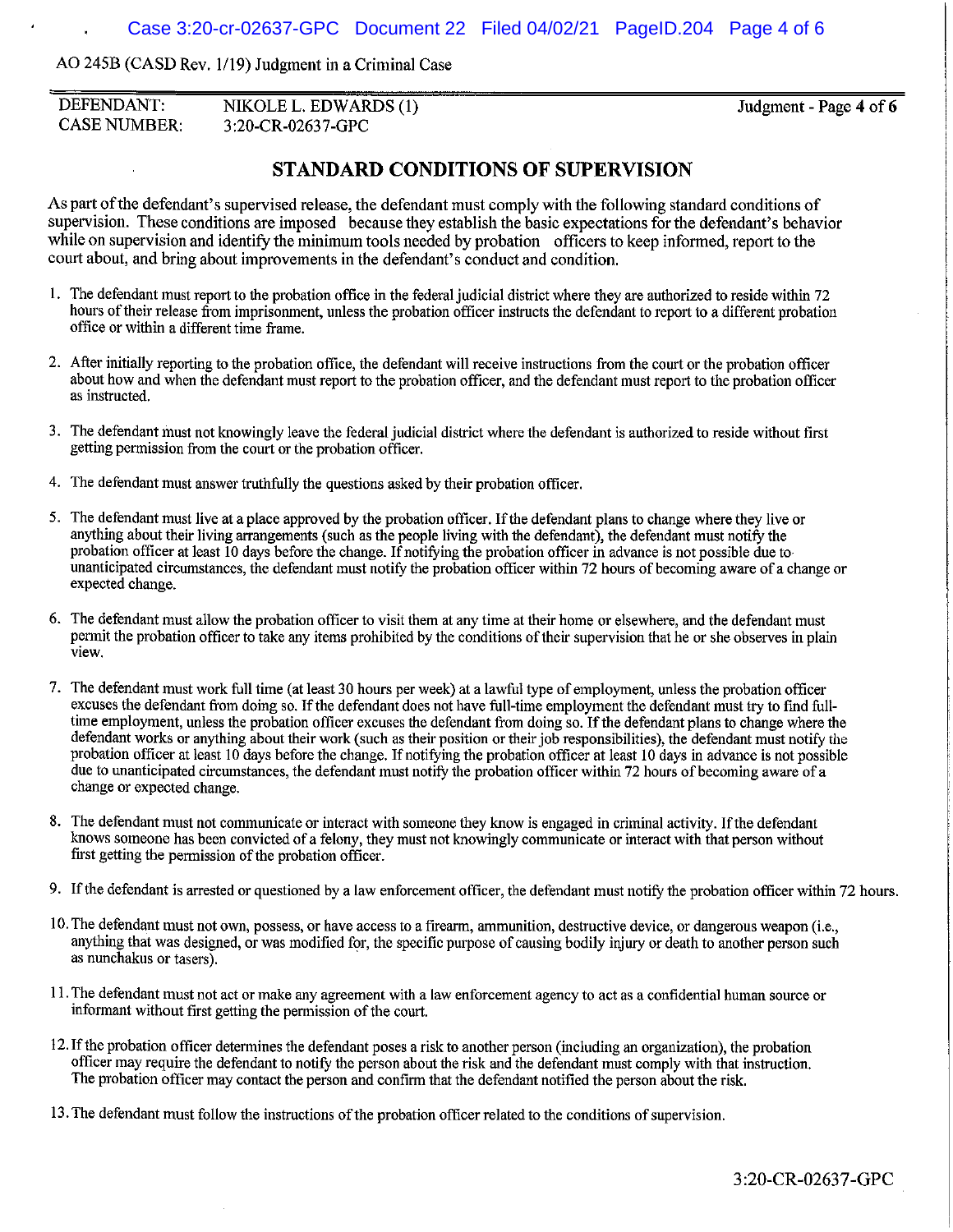AO 245B (CASO Rev. 1/19) Judgment in a Criminal Case

DEFENDANT: NIKOLEL. EDWARDS (1) 3 :20-CR-0263 7-GPC CASE NUMBER:

Judgment - Page **5** of **6** 

#### **SPECIAL CONDITIONS OF SUPERVISION**

- I. Participate in a cognitive behavioral treatment program as directed by the probation officer, and if deemed necessary by the probation officer. Such program may include group sessions led by a counselor, or participation in a program administered by the probation office. May be required to contribute to the costs of services rendered in an amount to be determined by the probation officer, based on ability to pay.
- 2. Report all vehicles owned or operated, or in which you have an interest, to the probation officer.
- 3. Submit your person, property, house, residence, vehicle, papers, computers (as defined in 18 U.S.C. § 1030(e)(l)), other electronic communications or data storage devices or media, or office, to a search conducted by a United States probation officer. Failure to submit to a search may be grounds for revocation of release. The offender must warn any other occupants that the premises may be subject to searches pursuant to this condition. An officer may conduct a search pursuant to this condition only when reasonable suspicion exists that the offender has violated a condition of his supervision and that the areas to be searched contain evidence of this violation. Any search must be conducted at a reasonable time and in a reasonable manner.
- 4. Provide complete disclosure of personal and business financial records to the probation officer as requested.
- 5. Be prohibited from opening checking accounts or incurring new credit charges or opening additional lines of credit without approval of the probation officer.
- 6. Be monitored for a period of 3 months, with the location monitoring technology at the discretion of the probation officer. The offender shall abide by all technology requirements and shall pay all or part of the costs of participation in the location monitoring program, as directed by the court and/or the probation officer. In addition to other court-imposed conditions of release, the offender's movement in the community shall be restricted as specified below:

(Home Detention)

You are restricted to your residence at all times except for employment; education; religious services; medical, substance abuse, or mental health treatment; attorney visits; court appearances; court-ordered obligations; or other activities as preapproved by the probation officer.

 $\mathcal{U}$